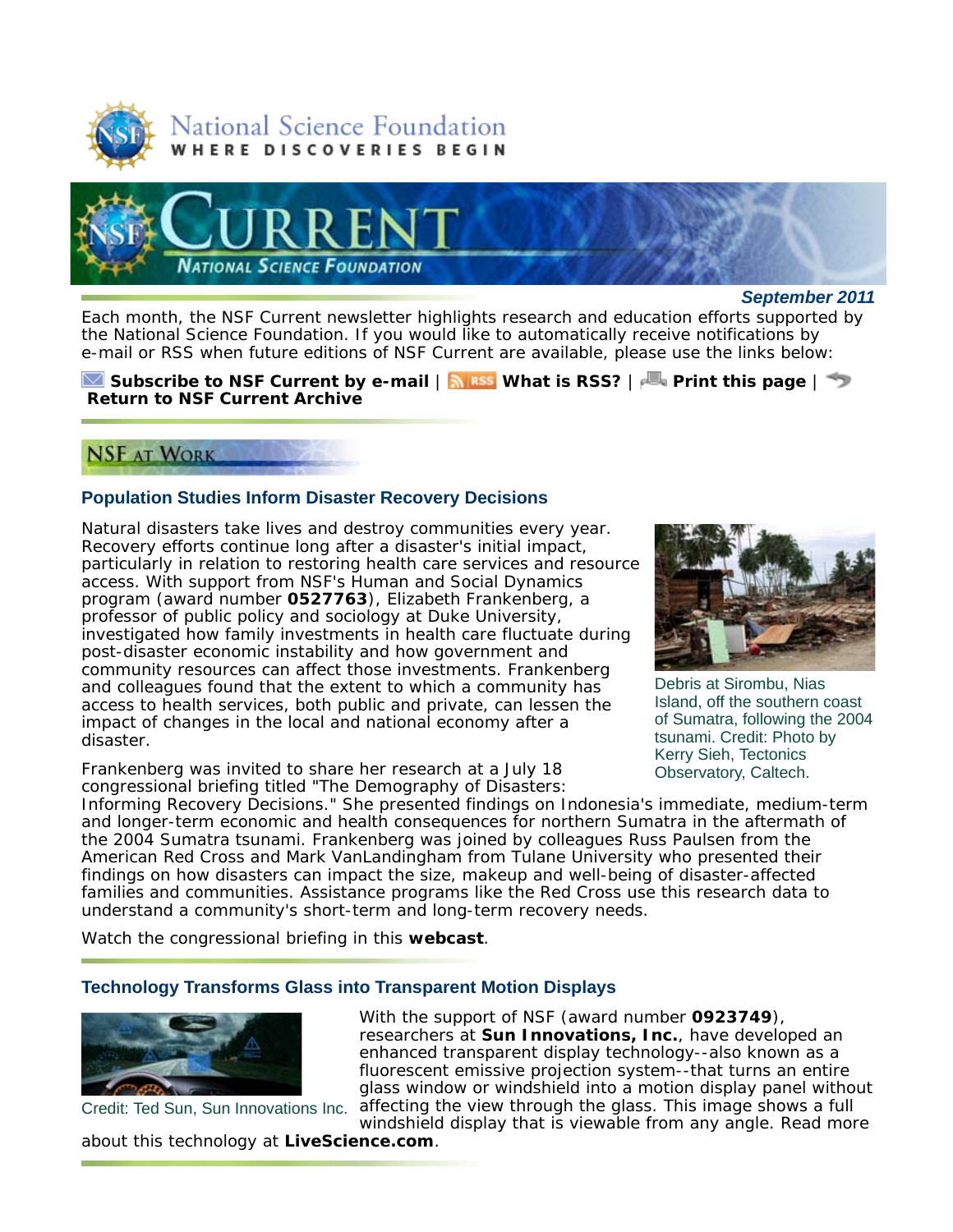# **Citizen Scientists Find Lost Ladybugs**

Farmers and gardeners across the country know that the more ladybugs there are, the better. But how many ladybugs are out there? Conducting a comprehensive census of the ladybug population across North America is a challenging task. With support from NSF's Informal Science Education program, John Losey, professor of entomology at Cornell University, is taking on this challenge by enlisting over 4,000 citizen scientist volunteers. Losey leads the Lost Ladybug Project with dual goals of documenting the population and distribution of North America's ladybugs and promoting scientific confidence and competence in children. The project team members cooperate with teachers, parents and volunteer organizations, such as the 4-H Club, to help children catch and photograph ladybugs. The photos are then submitted to the **Lost Ladybug Project website** for analysis by Losey's team. Thus far, more than 11,000 pictures have been submitted from all 50 states; Washington, D.C.; Puerto Rico; Mexico and Canada.



Credit: markiteightdude, **Creative Commons Attribution License**

Starting in the 1970s, scientists noticed that native ladybug species were disappearing. Ladybugs are crucial to agricultural production because they

prey on aphids, which feed on food and fiber crops. Understanding the decline of the ladybug population may help prevent further decline and in turn increase agricultural efficiency.

The Lost Ladybug Project was established in 2000 and was originally based in New York State. In 2008, Losey received NSF funding (award number **0741738**) to expand the project and improve outreach to children from Native American, rural, farming and disadvantaged communities. The project has been covered by many news outlets including, most recently, the **PBS News Hour**.

## **NSF Funds Disaster Response Research with RAPID Awards**



Colors in this image depict peak wave heights of the tsunami that hit Japan on March 11, 2011. Credit: NOAA

NSF issued a Dear Colleague Letter (**NSF 11-045**) calling for proposals following the earthquakes in Christchurch, New Zealand, and Tohoku, Japan, in early 2011. The scientific community not only realized the catastrophic nature of these events, but also the importance of collecting data that could be applied to better disaster response in the future. Following this call for proposals, NSF funded 42 projects totaling \$2.56 million.

Some of these projects provided on-site aid as well as data collection. For example, the Tohoku quake damage involved nuclear power plants, necessitating the use of unmanned instruments for reconnaissance and recovery. A suite of previously developed robotic inspection tools with advanced locomotive and sensory functions were dispatched by Nikolaos Papanikolopoulos of the Center for Distributed Robotics at the University of Minnesota

(award number **1138020**). The scope of this project went beyond simply providing immediate support; the tools' unique capacity to collect data will be used to advance the field of intelligent systems.

Other projects are investigating lesser-understood aspects of earthquake damage and response. For example, the Tohoku earthquake not only produced tsunamis and widespread flooding, but it also caused more fires than any earthquake in recorded history, according to NSF Principal Investigator Rachel Davidson of the Disaster Research Center at the University of Delaware, who is partnering with Japanese researchers to collect extensive data on the largely ignored issue of earthquake-induced fires (award number **1138675**). Such a comprehensive database is expected to revolutionize the way the ignition, spread, and suppression of fires are approached.

In addition to earthquake engineering and disaster response, other projects cover topics such as civil and structural engineering, geology, oceanography, communication systems and community behavior.

**DID YOU KNOW?**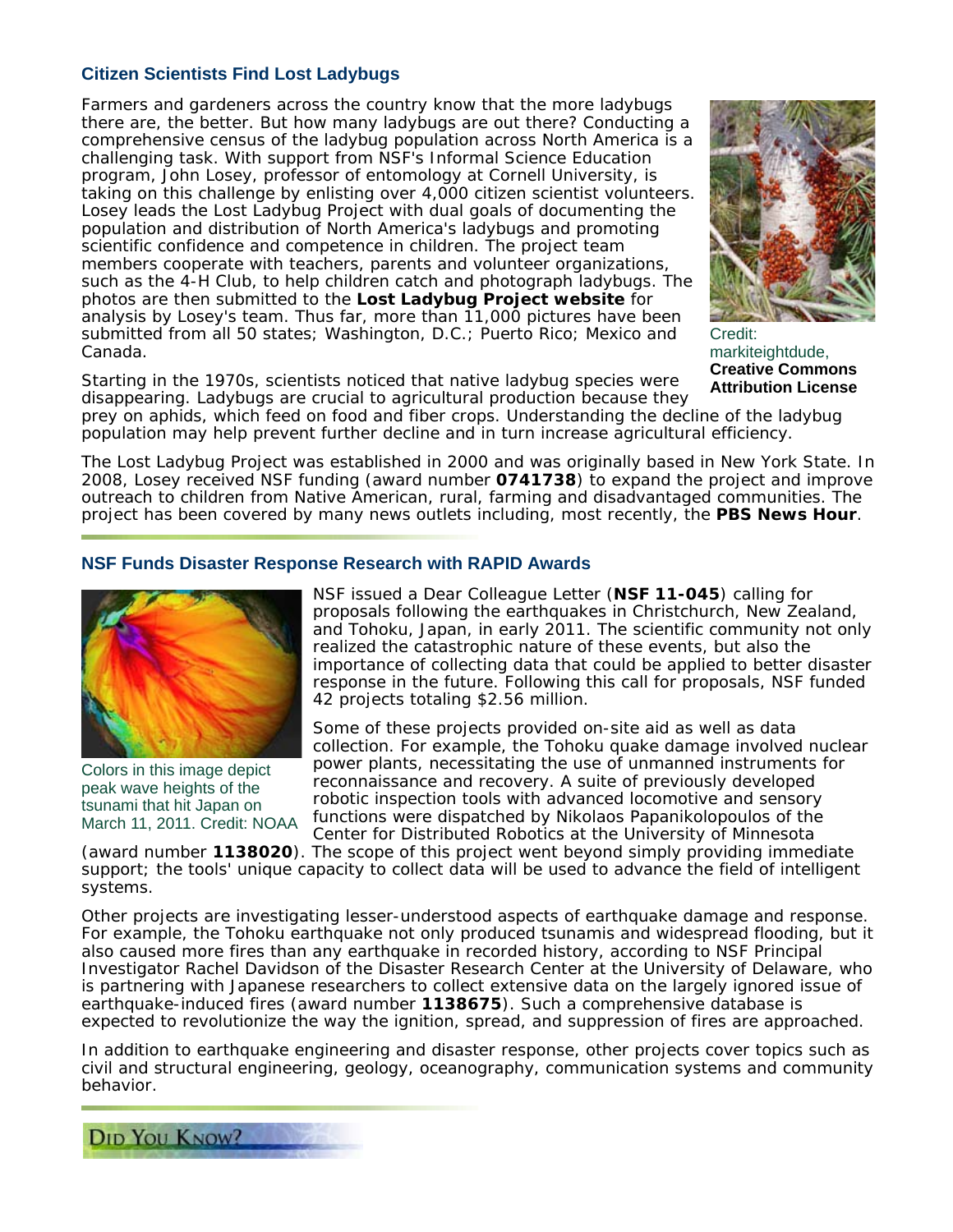## **Community Colleges Play an Important Role in Educating Science, Engineering and Health Graduates**

A new InfoBrief from the National Center for Science and Engineering Statistics at NSF shows that community colleges play an important role in the education of science, engineering and health (SEH) graduates.

The report found that approximately half of the people who earned an SEH degree during the 2001 to 2007 academic years had attended community college at some point in their studies (approximately 50 percent of bachelor's degree recipients and just under 45 percent of master's degree recipients). During this period, the percentage of SEH graduates who had earned an associate's degree also remained steady, at 28 percent for both bachelor's and master's degree recipients.

Community college attendance among these graduates was driven largely by a desire to earn credits toward a bachelor's degree, followed by financial reasons and then by a desire to gain further skills or knowledge in an academic or occupational field.

The trends and other findings presented in this InfoBrief are from the NSF National Survey of Recent College Graduates, and the full InfoBrief is available **online**.

# **FACES OF NSF RESEARCH**

## **NSF Grantees Named as PopTech Science and Public Leadership Fellows**

**PopTech** is a nonprofit network of innovation experts with roots in an annual influential technology conference held in Camden, Maine. Each year PopTech selects a small number of high-potential, early- and mid-career scientists as Science and Public Leadership Fellows. Fellows work in areas of critical importance to the nation and the planet, such as energy, food, water, public health, climate change and national security. The fellows receive year long training in communications, public engagement and leadership. The following 2011 fellows are also NSF grantees: **Iain D. Couzin**, **Milton Garcés**, **Katherine J. Kuchenbecker**, **Shaily Mahendra**, **Jessika Trancik**, **Adrien Treuille**.

The purpose of the PopTech Fellows program is to "bolster



2011 PopTech Science and Public Leadership Fellows. Credit: Peter Durand/PopTech, **Creative Commons Attribution License**

the role of science in the public sphere" by cultivating public trust and visibility among a corps of young leaders in science. Because of PopTech training experiences, these scientists can "provide leadership, explore new collaborative approaches, and engage with the public on a variety of issues of critical importance to the nation and the planet," according to the program's impact description. The hope is that public literacy and acceptance of science will improve and that PopTech will create role models for young people and new, multidisciplinary opportunities for collaborating scientists. Visit the fellows' individual profiles for more information about their research. Or, for more information on the program and the entire 2011 class, visit the PopTech Science Fellows **website**.

# **NSF IN THE NEWS**

**This Robot Can Run - It's the Fastest One Ever** (*MSNBC*) Robots have a relatively easy time rolling, swimming, and flying, but walking on two legs has posed a challenge. However, a new robot with knees is closing in on humans' bipedal mastery. This research was funded in part by NSF.

**Science Festival to Showcase Bay Area Innovation** (*San Francisco Chronicle*) With NSF support, a coalition of universities, museums, observatories and medical and high tech industries in the San Francisco Bay area have organized the first-ever Bay Area Science Festival for the fall of 2011 to showcase the region's achievements and to inspire children to consider science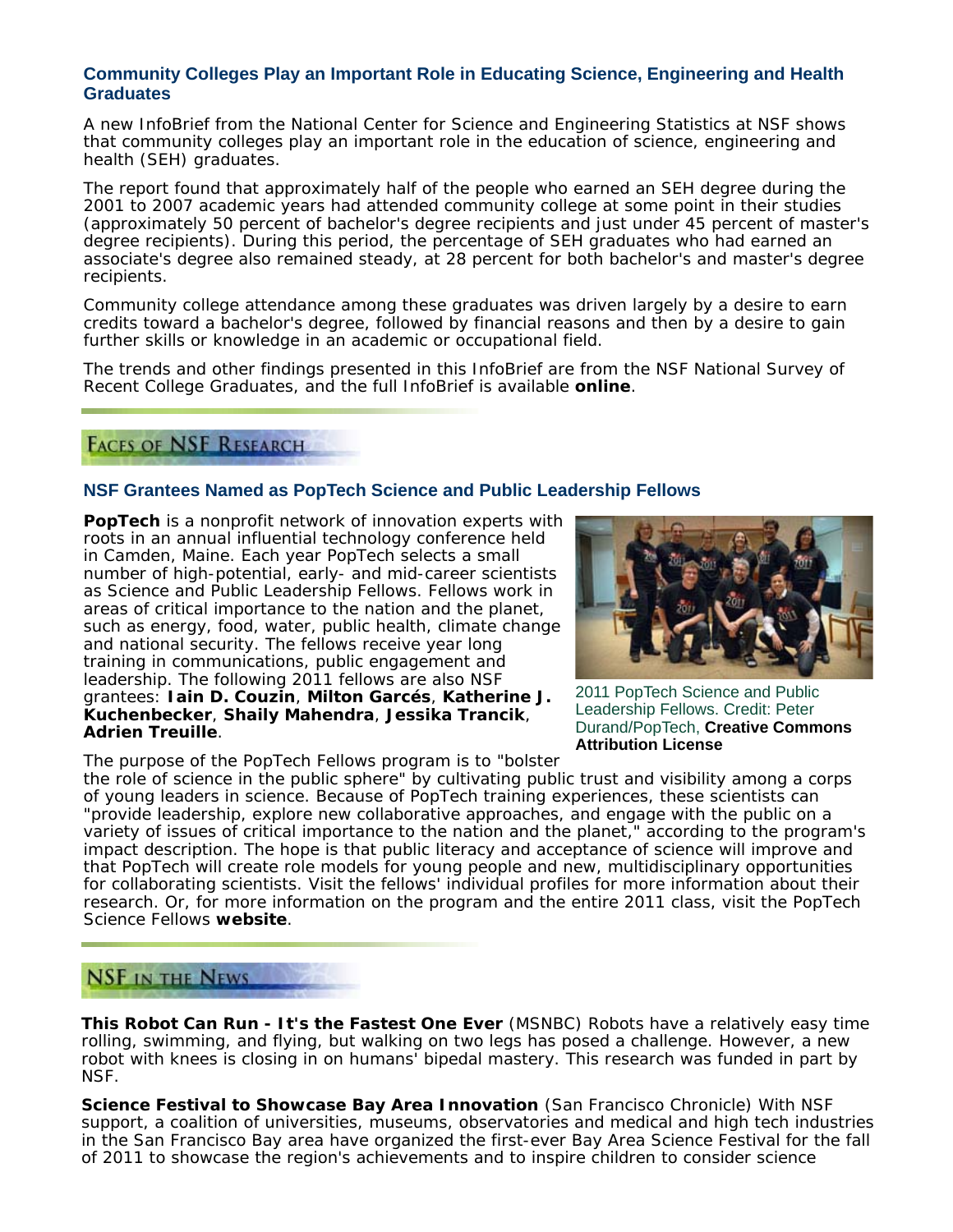careers.

**The Military Goes Green** (*Charlotte Observer*) "Earth - The Operator's Manual," a new PBS series funded by NSF, explores how the U.S. military is improving its energy usage. The show host visits new solar-cooled tents in Afghanistan and explains how such energy efficiencies at military bases in the Middle East can save lives as well as money.

# **THE RIPPLE EFFECT**

#### **I-Corps to Strengthen the Impact of NSF Discoveries**



NSF has launched a new effort to help turn scientific and engineering discoveries into useful technologies, products and processes. The **NSF Innovation Corps (I-Corps) program**, a public-private partnership, will connect NSF-funded scientific research with the entrepreneurial and business communities to help strengthen the national innovation

ecosystem.

Members of the private sector will provide critical support to this effort by sharing their knowledge and experience. These technology developers, venture capitalists, and others from industry will act as I-Corps mentors. Additional resources and expertise will be provided by the Deshpande Foundation and the Kauffman Foundation.

Each I-Corps team will systematically identify and address knowledge gaps to ascertain the technology disposition of their idea. Academic researchers and students participating in I-Corps will have an opportunity to learn firsthand about technological innovation and entrepreneurship and to fulfill the promise of their discoveries. The NSF I-Corps program will initially support up to 100 projects per year with \$50,000 each.

#### **Summer Interns Gain Work Experience**

Summers at NSF come alive with an influx of young people who take part in NSF's Summer Scholars Internship Program (SSIP). Undergraduate and graduate students are sponsored by a variety of organizations and institutions, including the **Hispanic Association of Colleges and Universities** (HACU), **Quality Education for Minorities Network** (QEM), **Washington Internships for Native Americans**



Credit: NSF

(WINS) and individual university sponsors. A spectrum of projects were undertaken this summer by the interns: QEM intern Jeremi London analyzed cyberlearning trends in the Division of Undergraduate Research; University of Virginia-sponsored intern Sara Persily in the Office of International Science and Engineering and HACU intern Michael Bueno in the Division of Molecular and Cellular Biosciences studied support for international collaborations by NSF-funded scientists; Samantha Pikula and Kendra Haag, both WINS scholars, analyzed outreach and special solicitation outcomes for the Division of Molecular and Cellular Biosciences; Tina Munjal and Rahul Rekhi, interns sponsored by Rice University, wrote opinion pieces on scientific metrics as well as other projects for the Office of Legislative and Public Affairs.

Interested students may contact the individual sponsoring programs for more information.

## **"Changing Planet" Town Hall Highlights Future of Water Resources**



Credit: Courtesy of

NBC News-NBC Learn representatives of industry and non-profits, and public officials. At Yale Former New Mexico Governor Bill Richardson joined climate scientist Heidi Cullen and regional water policy experts on stage at Arizona State University on August 25 for a town hall on the changing patterns of freshwater resources, the impact of climate change, and potential solutions for more sustainable water resources. This was the third and final "Changing Planet" town hall produced by NSF, in partnership with *NBC News* and *DISCOVER* magazine, each one featuring a panel of scientists,

University in January, panelists discussed the impacts of climate change on our lives, and a panel at George Washington University (GWU) in April previewed a future with clean energy and green jobs.